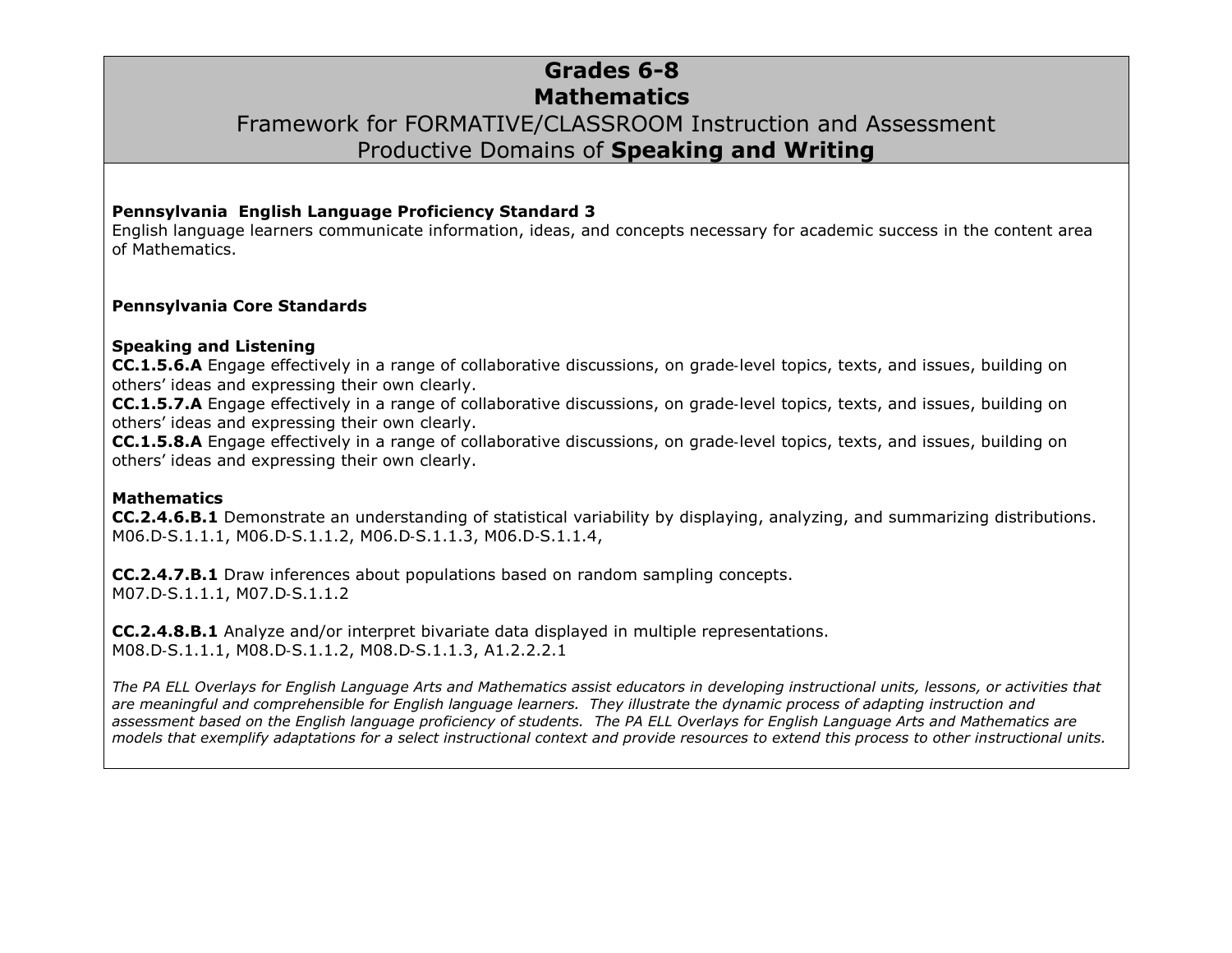## **Speaking Model Performance Indicator (MPI)**

**Classroom Context:** Identify and analyze information related to data, distribution, and random sampling.

**Cognitive Function:** Students at all levels of English proficiency will ANALYZE information related to data, distribution and random sampling.

| <b>Concepts</b>                                   | <b>Competencies</b>                                                                                                                                                                                                                                                                                                                                               | <b>Vocabulary</b><br>and Topic<br><b>Related</b><br>Language                                                                                                                                                                                                                                                                                                      | <b>Proficiency</b><br>Level 1<br><b>Entering</b>                                                                                                                                                                                                                                            | <b>Proficiency</b><br>Level 2<br><b>Emerging</b>                                                                                                                         | <b>Proficiency</b><br>Level 3<br><b>Developing</b>                                                                                                                                  | <b>Proficiency</b><br>Level 4<br><b>Expanding</b>                                                                                                                                      | <b>Proficiency</b><br>Level 5<br><b>Bridging</b>                                                                             |
|---------------------------------------------------|-------------------------------------------------------------------------------------------------------------------------------------------------------------------------------------------------------------------------------------------------------------------------------------------------------------------------------------------------------------------|-------------------------------------------------------------------------------------------------------------------------------------------------------------------------------------------------------------------------------------------------------------------------------------------------------------------------------------------------------------------|---------------------------------------------------------------------------------------------------------------------------------------------------------------------------------------------------------------------------------------------------------------------------------------------|--------------------------------------------------------------------------------------------------------------------------------------------------------------------------|-------------------------------------------------------------------------------------------------------------------------------------------------------------------------------------|----------------------------------------------------------------------------------------------------------------------------------------------------------------------------------------|------------------------------------------------------------------------------------------------------------------------------|
| Data,<br>distributions,<br>and random<br>sampling | Determine<br>quantitative<br>measures of<br>center and<br>variability.<br>Choose the<br>appropriate<br>measure of<br>center and<br>variability for a<br>set of data.<br>Draw inferences<br>about two<br>populations<br>based on<br>random<br>sampling<br>concepts.<br>Construct,<br>analyze, and<br>interpret<br>bivariate data<br>displayed in<br>scatter plots. | Absolute value<br>Coefficient<br>Dependent<br>variable<br>Distributive<br>property<br>Exponent<br>Greatest<br>Common<br>factor<br>Independent<br>variable<br>Least Common<br>multiple<br>Mean<br>Mean absolute<br>deviation<br>"In conclusion"<br>"Specifically"<br>"Clearly"<br>"To clarify"<br>"From the data<br>observed here,<br>I can explain.<br>$\cdot$ ." | Produce key<br>words<br>associated with<br>analyzing data,<br>distributions or<br>random<br>sampling based<br>on visual or<br>graphic<br>displays<br>following<br>explicit,<br>repeated<br>examples, as<br>modeled and<br>monitored by<br>the teacher<br>with ample<br>student<br>practice. | Produce<br>statements<br>about data,<br>distributions or<br>random<br>sampling based<br>on oral<br>directions and<br>visual or<br>graphic<br>displays with a<br>partner. | Explain themes<br>related to<br>representations<br>of data, based<br>on visual or<br>graphic<br>displays and<br>oral<br>descriptions of<br>real-life<br>situations to a<br>partner. | Discuss themes<br>related to<br>representations<br>data,<br>distributions or<br>random<br>sampling from<br>oral scenarios<br>and visual or<br>graphic<br>displays in a<br>small group. | Discuss data,<br>distributions or<br>random<br>sampling from<br>oral or written<br>scenarios of<br>grade level<br>materials. |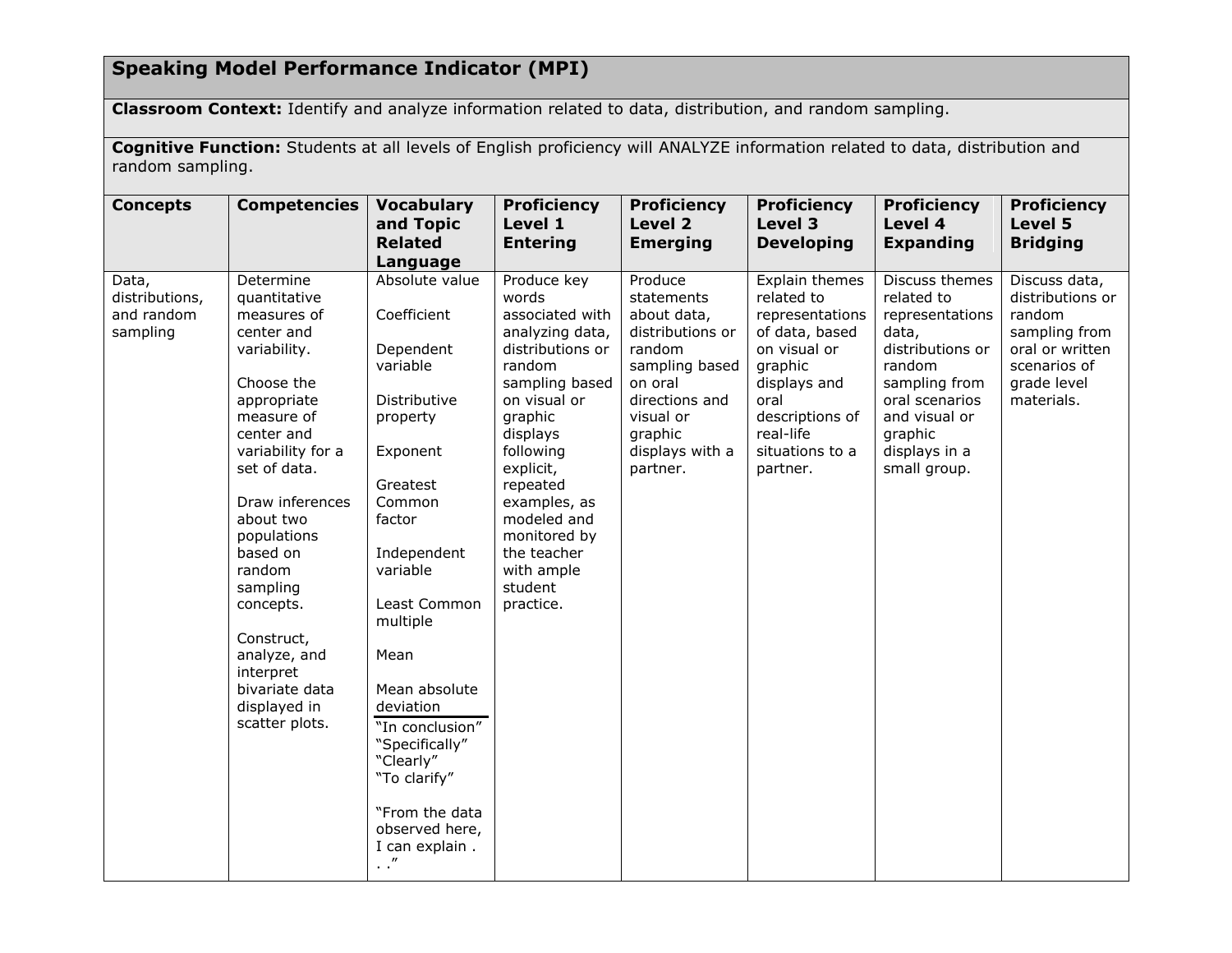## **Writing Model Performance Indicator (MPI)**

**Classroom Context:** Identify and analyze information related to data, distribution, and random sampling.

**Cognitive Function:** Students at all levels of English proficiency will ANALYZE information related to data, distribution and random sampling.

| <b>Concepts</b>                                   | <b>Competencies</b>                                                                                                                                                                                                                                                                                                                                               | <b>Vocabulary</b><br>and Topic<br><b>Related</b><br>Language                                                                                                                                                                                                                                                                                                      | <b>Proficiency</b><br>Level 1<br><b>Entering</b>                                                                                                                                                                                                                                                 | <b>Proficiency</b><br>Level 2<br><b>Emerging</b>                                                                                                                                  | <b>Proficiency</b><br>Level 3<br><b>Developing</b>                                                                                                                                     | <b>Proficiency</b><br>Level 4<br><b>Expanding</b>                                                                                                                  | <b>Proficiency</b><br>Level 5<br><b>Bridging</b>                                                                                                      |
|---------------------------------------------------|-------------------------------------------------------------------------------------------------------------------------------------------------------------------------------------------------------------------------------------------------------------------------------------------------------------------------------------------------------------------|-------------------------------------------------------------------------------------------------------------------------------------------------------------------------------------------------------------------------------------------------------------------------------------------------------------------------------------------------------------------|--------------------------------------------------------------------------------------------------------------------------------------------------------------------------------------------------------------------------------------------------------------------------------------------------|-----------------------------------------------------------------------------------------------------------------------------------------------------------------------------------|----------------------------------------------------------------------------------------------------------------------------------------------------------------------------------------|--------------------------------------------------------------------------------------------------------------------------------------------------------------------|-------------------------------------------------------------------------------------------------------------------------------------------------------|
| Data,<br>distributions,<br>and random<br>sampling | Determine<br>quantitative<br>measures of<br>center and<br>variability.<br>Choose the<br>appropriate<br>measure of<br>center and<br>variability for a<br>set of data.<br>Draw inferences<br>about two<br>populations<br>based on<br>random<br>sampling<br>concepts.<br>Construct,<br>analyze, and<br>interpret<br>bivariate data<br>displayed in<br>scatter plots. | Absolute value<br>Coefficient<br>Dependent<br>variable<br>Distributive<br>property<br>Exponent<br>Greatest<br>common factor<br>Independent<br>variable<br>Least common<br>multiple<br>Mean<br>Mean absolute<br>deviation<br>"For example"<br>"With a focus<br>on"<br>"In other<br>words"<br>"I can retell<br>this word<br>problem in the<br>following<br>manner." | Record and<br>label language<br>associated with<br>analyzing data,<br>distributions,<br>or random<br>sampling with<br>visual or<br>graphic<br>displays<br>following<br>explicit,<br>repeated<br>examples, as<br>modeled and<br>monitored by<br>the teacher<br>with ample<br>student<br>practice. | Draw and<br>describe<br>examples of<br>data,<br>distributions,<br>or random<br>sampling based<br>on oral<br>directions and<br>visual or<br>graphic<br>displays with a<br>partner. | Reproduce<br>word problems<br>about<br>representations<br>of data, based<br>on visual or<br>graphic<br>displays and<br>descriptions of<br>authentic<br>situations in a<br>small group. | Compose word<br>problems about<br>estimates of<br>data,<br>distributions,<br>or random<br>sampling from<br>oral scenarios<br>and visual or<br>graphic<br>displays. | Compose<br>detailed word<br>problems about<br>data,<br>distributions,<br>or random<br>sampling from<br>oral scenarios<br>of grade level<br>materials. |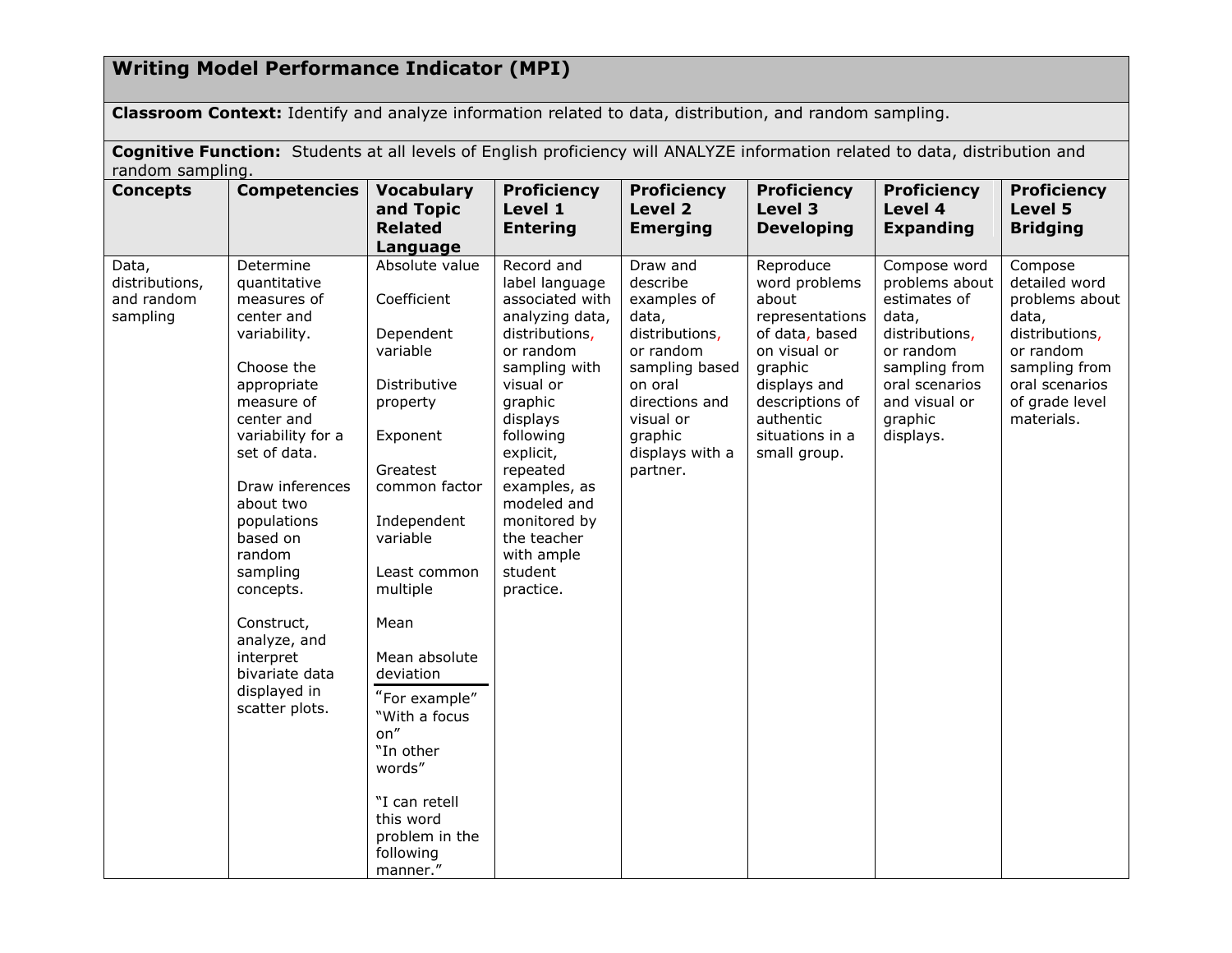**Building Productive Model Performance Indicators (MPI)** to differentiate and scaffold instruction per English language proficiency level by adjusting the *language function* and *support.*

### **Classroom Context:**

**Cognitive Function:** Students at ALL levels of English proficiency will

| <b>Concepts</b> | <b>Competencies</b> | <b>Vocabulary</b><br>and Topic<br><b>Related</b><br>Language | <b>Proficiency</b><br>Level 1<br><b>Entering</b>                                                                                                                                                                                                | <b>Proficiency</b><br>Level 2<br><b>Emerging</b> | <b>Proficiency</b><br>Level 3<br><b>Developing</b>                                                                                                 | <b>Proficiency</b><br>Level 4<br><b>Expanding</b> | <b>Proficiency</b><br>Level 5<br><b>Bridging</b> |  |  |
|-----------------|---------------------|--------------------------------------------------------------|-------------------------------------------------------------------------------------------------------------------------------------------------------------------------------------------------------------------------------------------------|--------------------------------------------------|----------------------------------------------------------------------------------------------------------------------------------------------------|---------------------------------------------------|--------------------------------------------------|--|--|
|                 |                     |                                                              | Language Function (differentiated measurable expectations of student language<br>use increasing in complexity and amount from English language proficiency level 1<br>to level 5)                                                               |                                                  |                                                                                                                                                    |                                                   |                                                  |  |  |
|                 |                     |                                                              | Label                                                                                                                                                                                                                                           | Restate                                          | Describe                                                                                                                                           | Explain                                           | Evaluate                                         |  |  |
|                 |                     |                                                              | Draw                                                                                                                                                                                                                                            | List                                             | Retell                                                                                                                                             | Summarize                                         |                                                  |  |  |
|                 |                     |                                                              | Recite                                                                                                                                                                                                                                          | Draw                                             | Categorize                                                                                                                                         | Create                                            | Defend                                           |  |  |
|                 |                     |                                                              | Name                                                                                                                                                                                                                                            | Describe                                         | Compare/Contrast   Interpret                                                                                                                       |                                                   | Apply                                            |  |  |
|                 |                     |                                                              |                                                                                                                                                                                                                                                 |                                                  | <b>Content Stem</b> (selected focus of grade-level curriculum for all students remains<br>constant across all English language proficiency levels) |                                                   |                                                  |  |  |
|                 |                     |                                                              | <b>Instructional Support</b> (scaffolds to accompany explicit instruction with multiple<br>opportunities for student response and feedback decreasing in degree from<br>English language proficiency level 1 to level 5. "I do, We do, You do") |                                                  |                                                                                                                                                    |                                                   |                                                  |  |  |
|                 |                     |                                                              | Visual support                                                                                                                                                                                                                                  | Visual support                                   | Visual support                                                                                                                                     | Visual support                                    | Visual support                                   |  |  |
|                 |                     |                                                              | Sensory<br>support                                                                                                                                                                                                                              | Sensory<br>support                               | Sensory support                                                                                                                                    | Realia                                            | Video                                            |  |  |
|                 |                     |                                                              | Realia                                                                                                                                                                                                                                          | Realia                                           | Realia                                                                                                                                             | Video                                             | Graphic<br>organizers                            |  |  |
|                 |                     |                                                              | Video                                                                                                                                                                                                                                           | Video                                            | Video<br>Graphic organizers                                                                                                                        | Graphic<br>organizers                             | Partner/group<br>work                            |  |  |
|                 |                     |                                                              | Graphic                                                                                                                                                                                                                                         | Graphic                                          |                                                                                                                                                    | Tiered                                            |                                                  |  |  |